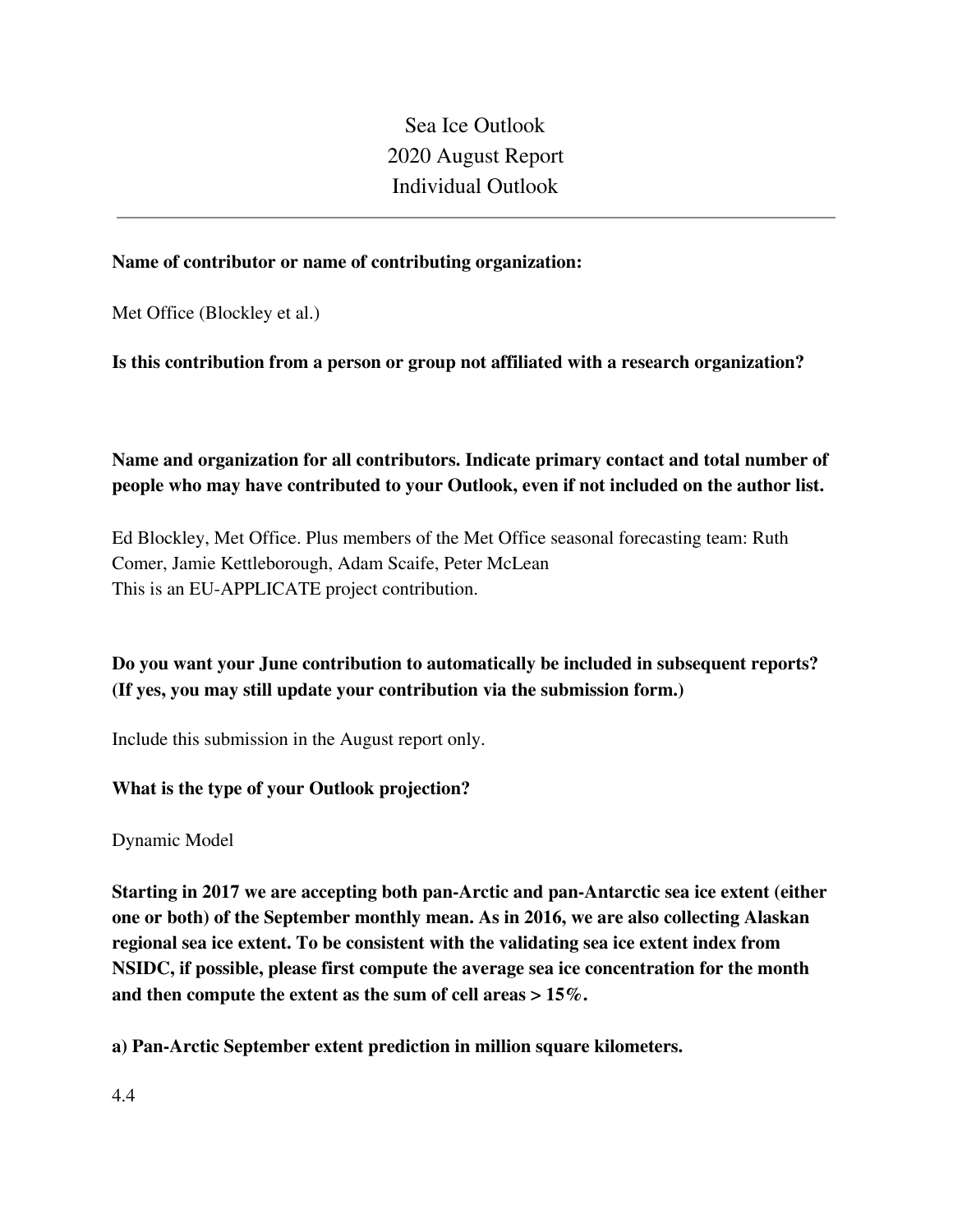**b) same as in (a) but for pan-Antarctic. If your method differs substantially from that for the Arctic, please enter it as a separate submission.**

18.4

**c) same as in (b) but for the Alaskan region. Please also tell us maximum possible extent if every ocean cell in your region were ice covered.**

**"Executive summary" of your Outlook contribution (using 300 words or less) describe how and why your contribution was formulated. To the extent possible, use non-technical language.**

A dynamic model forecast made using the Met Office  $\lceil \frac{C \ddot{U}}{i} \rceil$  s seasonal forecasting system (GloSea). GloSea is a fully coupled Atmosphere-Ocean-sea Ice-Land (AOIL) model that produces a small 2-member ensemble of 210-day forecasts each day. Forecasts initialised over a 21-day period, centred on the 1st of the month, are used together to create a 42-member lagged ensemble or forecasts of September sea ice cover.

### **Brief explanation of Outlook method (using 300 words or less).**

Ensemble coupled model seasonal forecast from the GloSea5 seasonal prediction system [MacLachlan et al., 2015], using the Global Coupled 2 (GC2) version [Williams et al., 2015] of the HadGEM3 coupled model [Hewitt et al., 2011]. Forecast compiled together from forecasts initialized between 22nd July and 11th August (2 per day) from an ocean and sea ice analysis (FOAM/NEMOVAR) [Blockley et al., 2014, Peterson et al., 2015] and an atmospheric analysis (MO-NWP/4DVar) [Rawlins et al., 2007] using observations from the previous day. Special Sensor Microwave Imager Sensor (SSMIS) ice concentration observations from EUMETSAF OSI-SAF [OSI-SAF] were assimilated in the ocean and sea ice analysis, along with satellite and in-situ SST, sub surface temperature and salinity profiles, and sea level anomalies from altimeter data. No assimilation of ice thickness was performed.

### **Tell us the dataset used for your initial Sea Ice Concentration (SIC).**

Sea ice concentration (as all variables) is initialised using the operational FOAM ocean-sea ice analysis. SSMIS sea ice concentration is assimilated using the EUMETSAT OSI-SAF (OSI-401b; See http://osisaf.met.no/docs/osisaf\_cdop3\_ss2\_pum\_ice-conc\_v1p6.pdf)